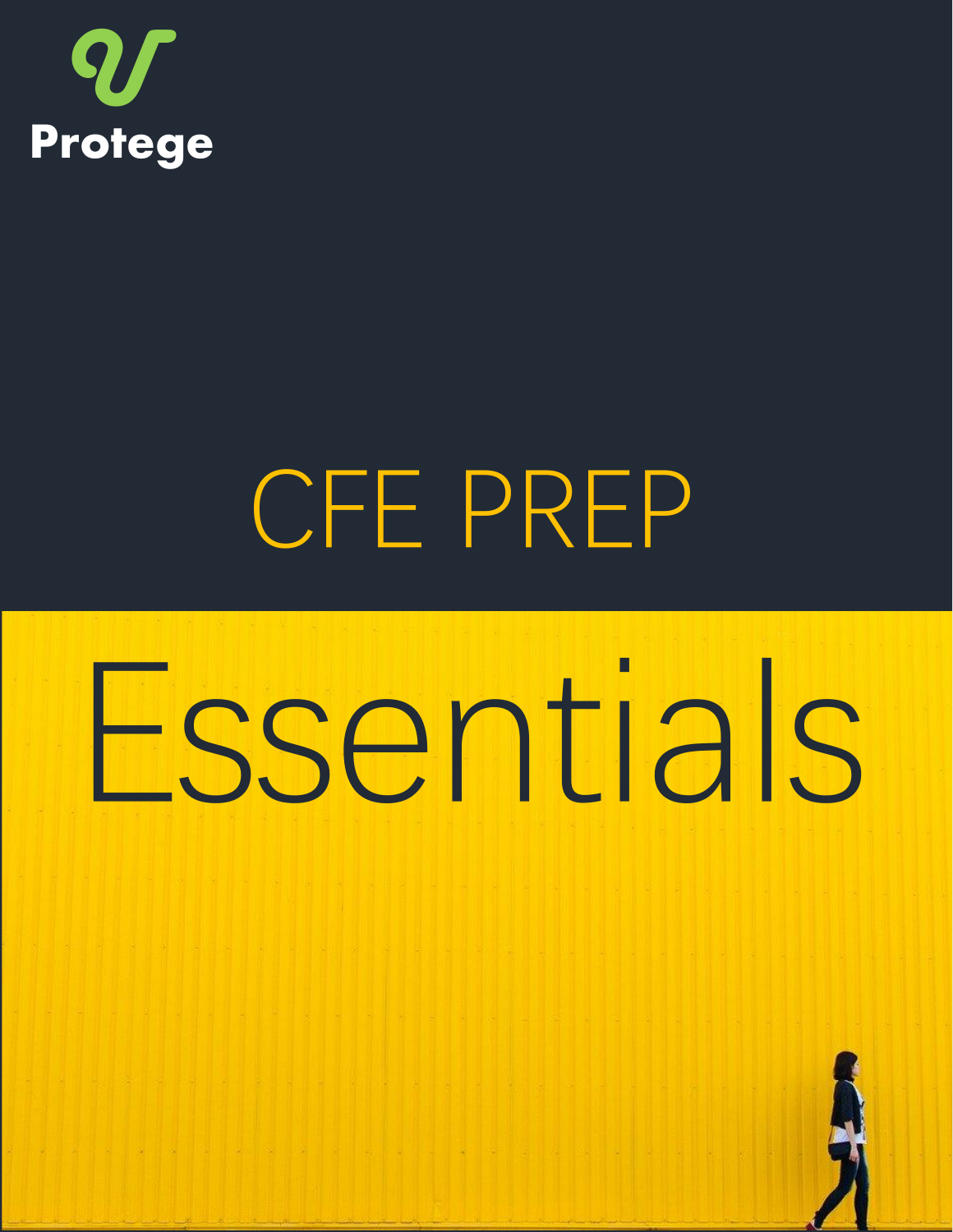

## Welcome

Hi there,

An early congratulations and welcome to you in taking the first step to learn more about our CFE Prep essentials! Our company offers CFE case marking/critique and unique 1:1 feedback sessions.

Success in life isn't solely accomplished through hard work, skills and education alone but through many magnitudes of factors and strategic decisions.

The Founders Chris Chan and Tong Zhao has made it their mission to guide, train and mentor/coach individuals so that you can realize their dreams through professional 1:1 coaching/mentorship, premium resources and strategies. Having been through the same challenges and issues that most young professional/millennials face today, the Founders and their team of professionals are dedicated and committed in serving you to reach your potential.

We wish you success!

Christopher Chan, CPA, CISSP, CISA Tong Zhao, CPA<br>I IProtégé Co-Founder de UProtégé Co-Founder UProtégé Co-Founder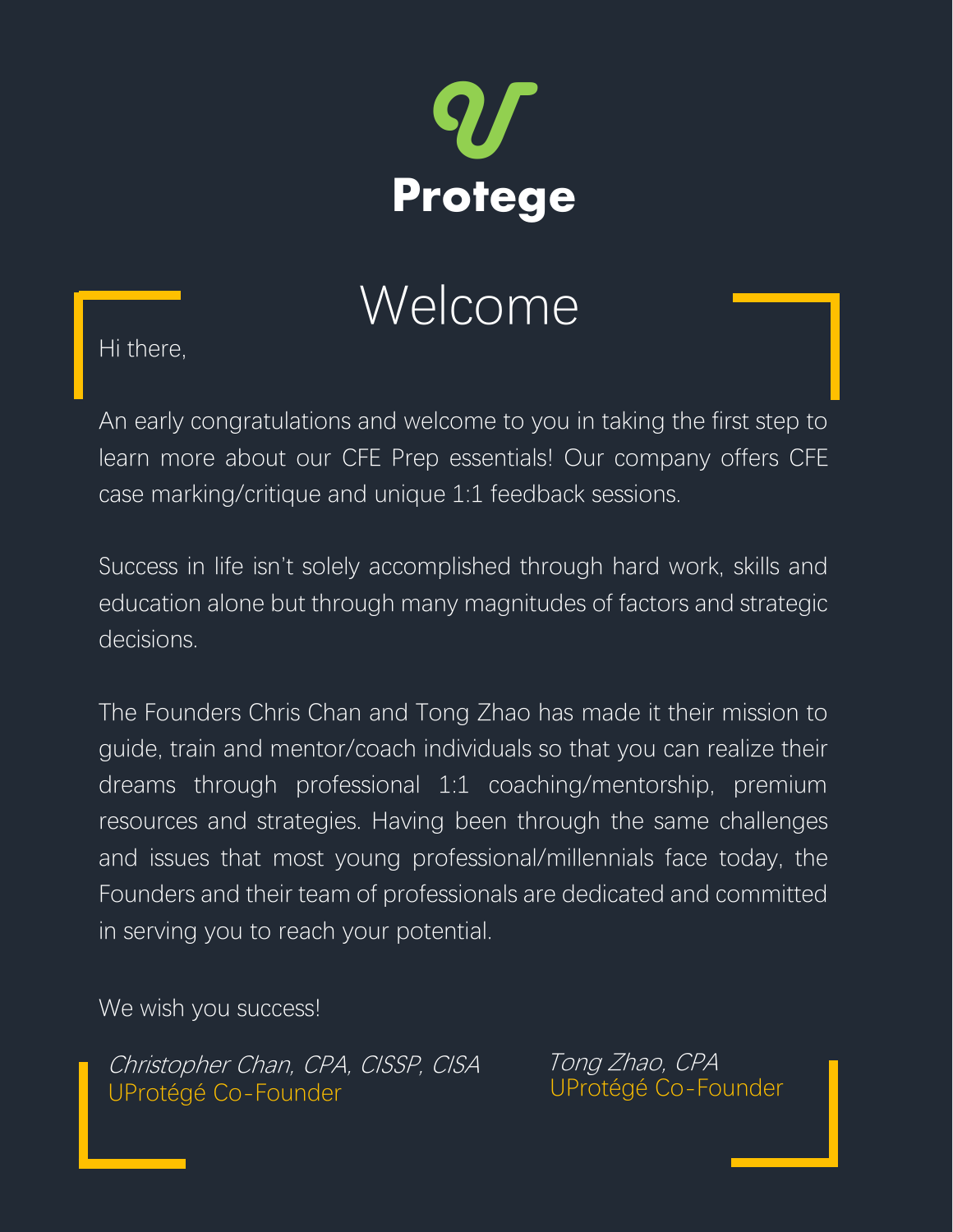

## Package Contents

- O4 What's included in the package We'll go over service offerings
- How does it work 05 What to expect
- Your Value Realized 06 What are your benefits in choosing us
- FAQ  $0/$

T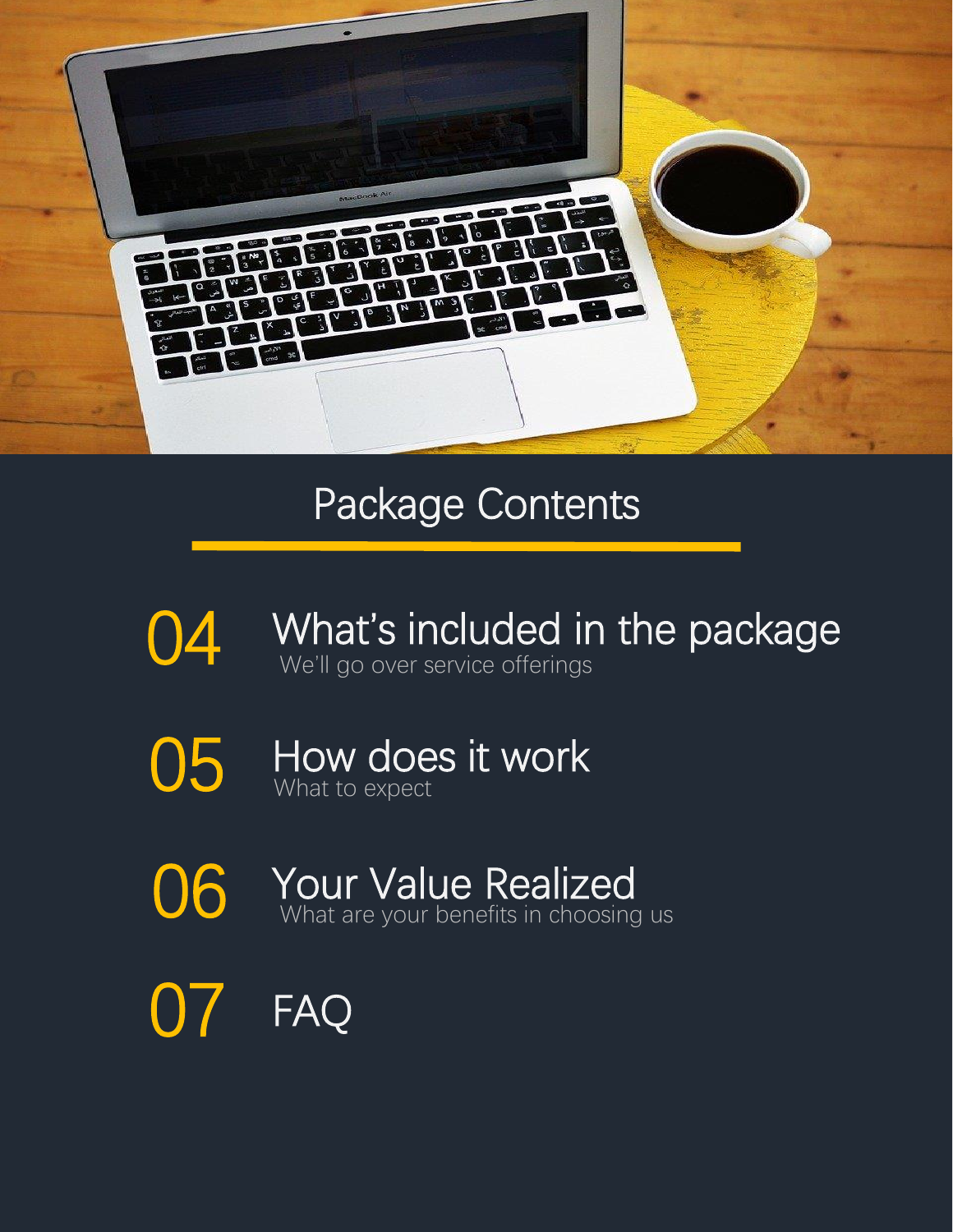## What's included in the package

## Case Marking & Critique



• Custom Feedback by the Professional(s) with CPA case marking experience Custom Action Plan for continued future success

## 1:1 Feedback Session



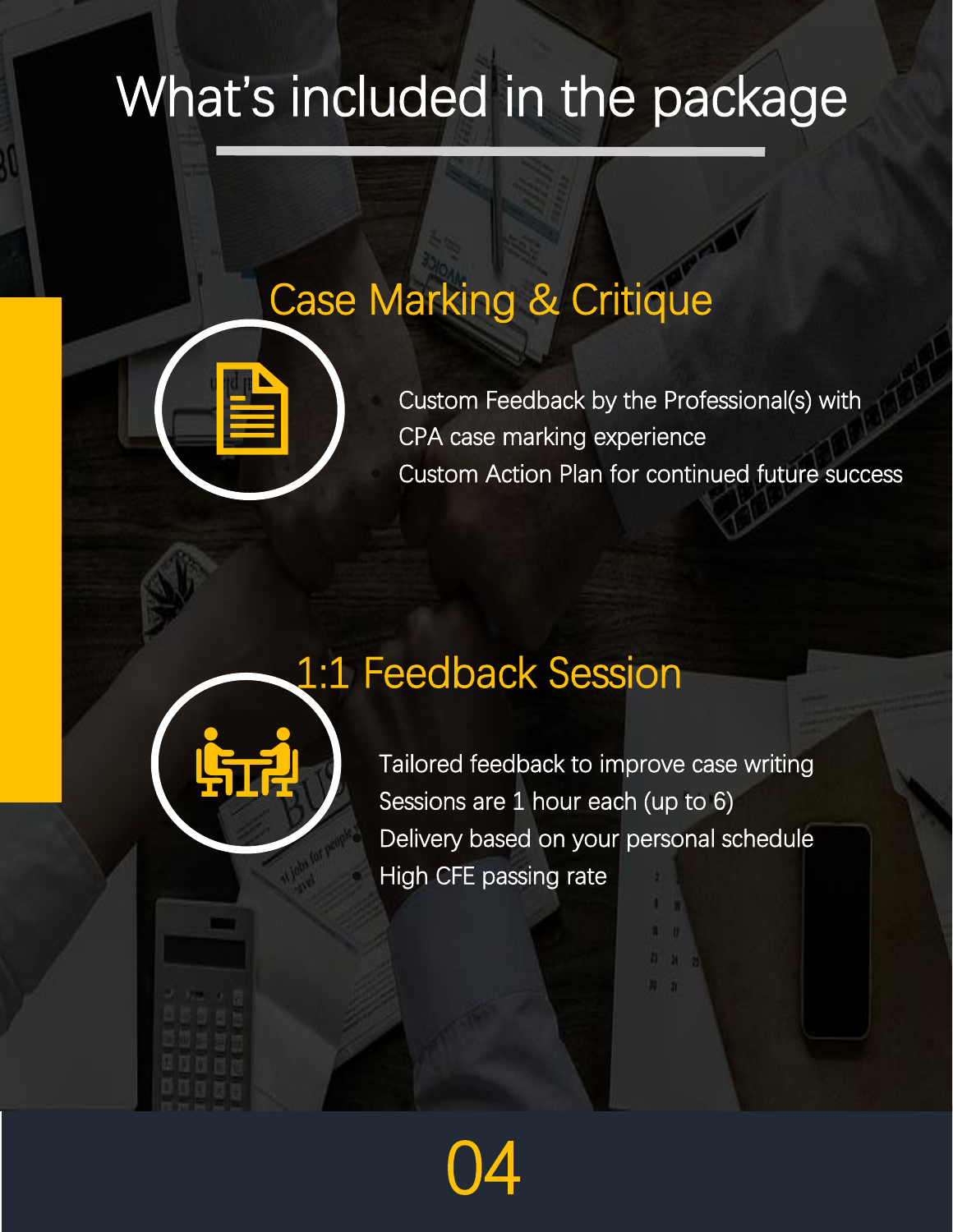## How does it work?



- Attend the seminar on CFE overview
- Get an understanding of expectations for each day of the exam
- Develop study plan to outline cases to be done each week
- Follow the study plan for up to 7 weeks during Capstone 2 Module
	- Write cases for each week and submit them on time

## 03 Step

01

Step

Step

- Mentors will provide marking and schedule 1:1 session (up to 1 hour) each week to go over strengths/weaknesses and provide feedback on how to improve case writing skills
- Ongoing Q&A available via email outside of 1:1 session every week

05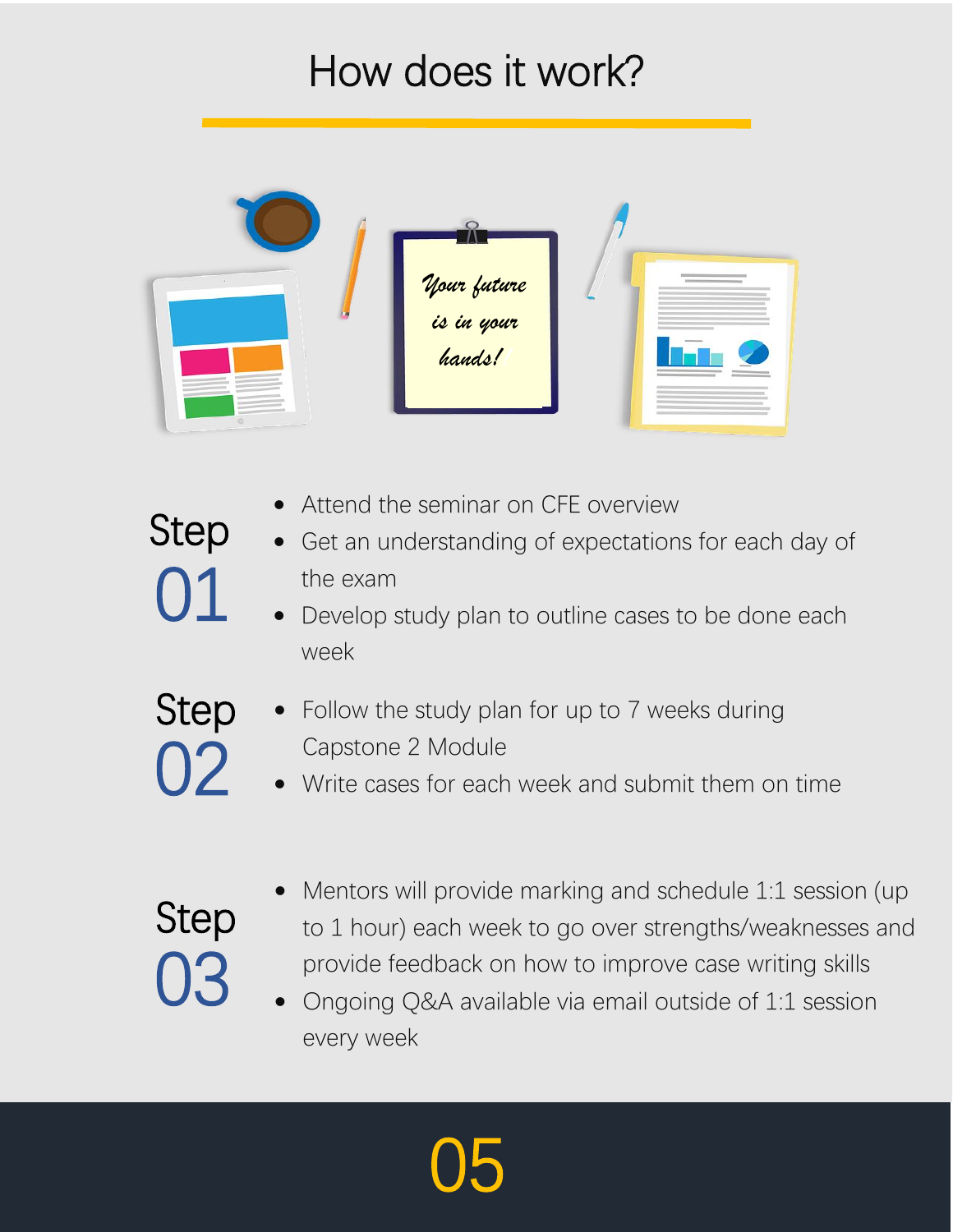## Your Value Realized



rak<br>re Professional Guidance - Advice from experienced case marker for both CPA Canada and Universities to help students understand requirements for CFE.



Customized Solution to Your Needs - The feedback provided by our professional team members are delivered through unique 1:1 sessions tailored to each student's weaknesses rather than generic feedback from Capstone 2



High Passing Rate - High passing rate from prior year student compared to average CFE pass rate!



Convenience - For 1:1 sessions, we provide practice sessions via video or audio calls. Convenience is in the palm of your hands!

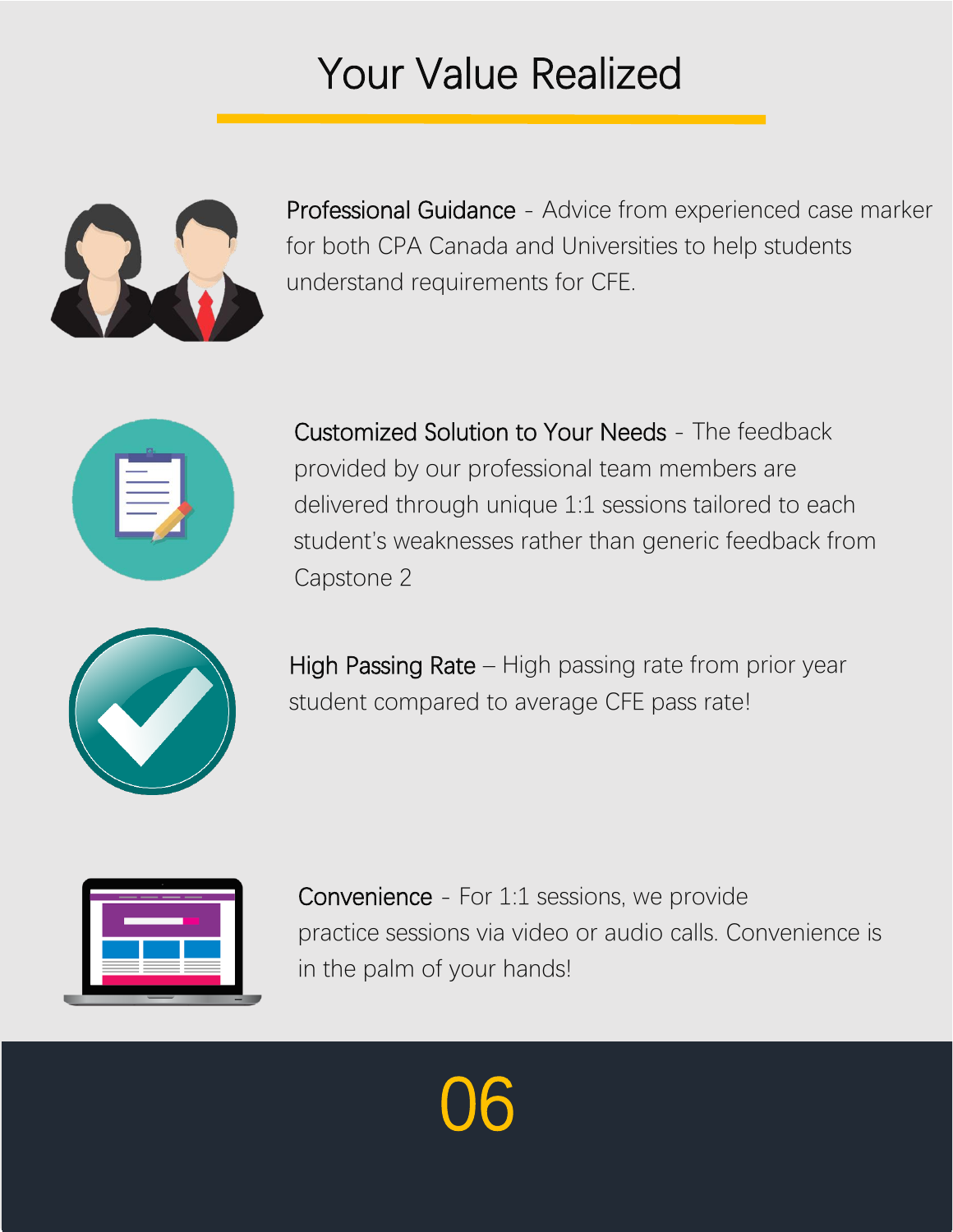## Frequently Asked Questions

#### Q: Does the CPA Prep package include additional cases?

No, UProtege does not provide additional cases because we think Capstone 2 from CPA Canada already provided enough cases from past CFE and our marking is based on those cases too.

### Q: Does UProtege mark cases from other case providers?

Although UProtege provide case marking service on cases from other providers (with marking key provided), we highly recommend students prioritize Capstone 2 cases first because there are ample of past CFE cases out there and past CFE cases are more reliable from 3rd party provider

#### Q: Can I extend the number of hours for each 1:1 session?

Yes, we understand there are circumstances where students might require more time to go over areas of improvement with their mentor. In this situation, we will reduce the hours for future sessions. Once your hours are used up, you can choose to extend the 1:1 sessions by purchasing them on an hourly-basis.

### Q: I would like a refund on the service

Our company does acknowledge that in rare circumstances, customers may determine that their needs are unaddressed by the service. Please refer to our Refund Policy for eligible refunds under certain conditions.

07